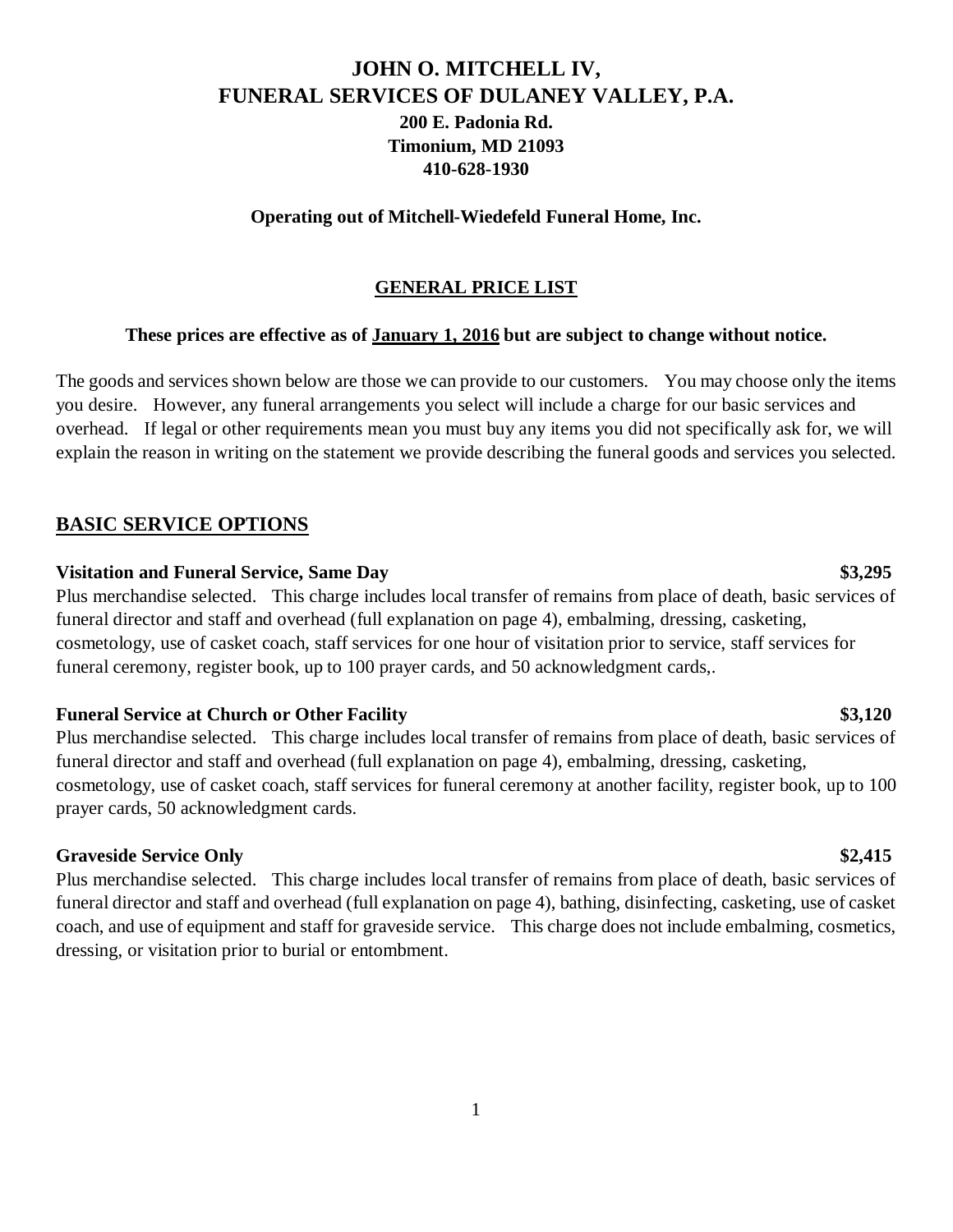# **DIRECT CREMATION** \$1,890 **to \$4,702**

#### **Note: State and Local laws do not require a casket for cremation.**

If you want to arrange a direct cremation, you can use an alternative container. Alternative containers encase the body and can be made of materials like fiberboard or composition materials (with or without an outside covering). The containers we provide are cardboard with a wooden base, unless you make a selection form our Casket Price List.

Our charge for direct cremation (without ceremony) includes: removal of remains from place of death, basic services of funeral director and staff and overhead (full explanation on page 4), preparation of deceased for identification, transportation to crematory, delivery of cremated remains to Dulaney Valley Memorial Gardens.

| Direct cremation with container provided by purchaser                                                            | \$1,890                 |
|------------------------------------------------------------------------------------------------------------------|-------------------------|
| (All such containers must meet any applicable crematory requirements.)                                           |                         |
| Direct cremation with selection from Casket Price List (A complete list will be provided<br>at the funeral home) | \$1,890<br>(and casket) |
| Direct cremation with minimum alternative container (\$150)                                                      | \$2,040                 |

Funeral director to assist with memorial service at church and/or cemetery (per hour) **\$85**

**\*NOTE** Unless otherwise noted, our charges for direct cremation do not allow for attendance of family, friends, or representatives of the deceased, and are based on the fact that the services are performed at our convenience and do not include crematory charges.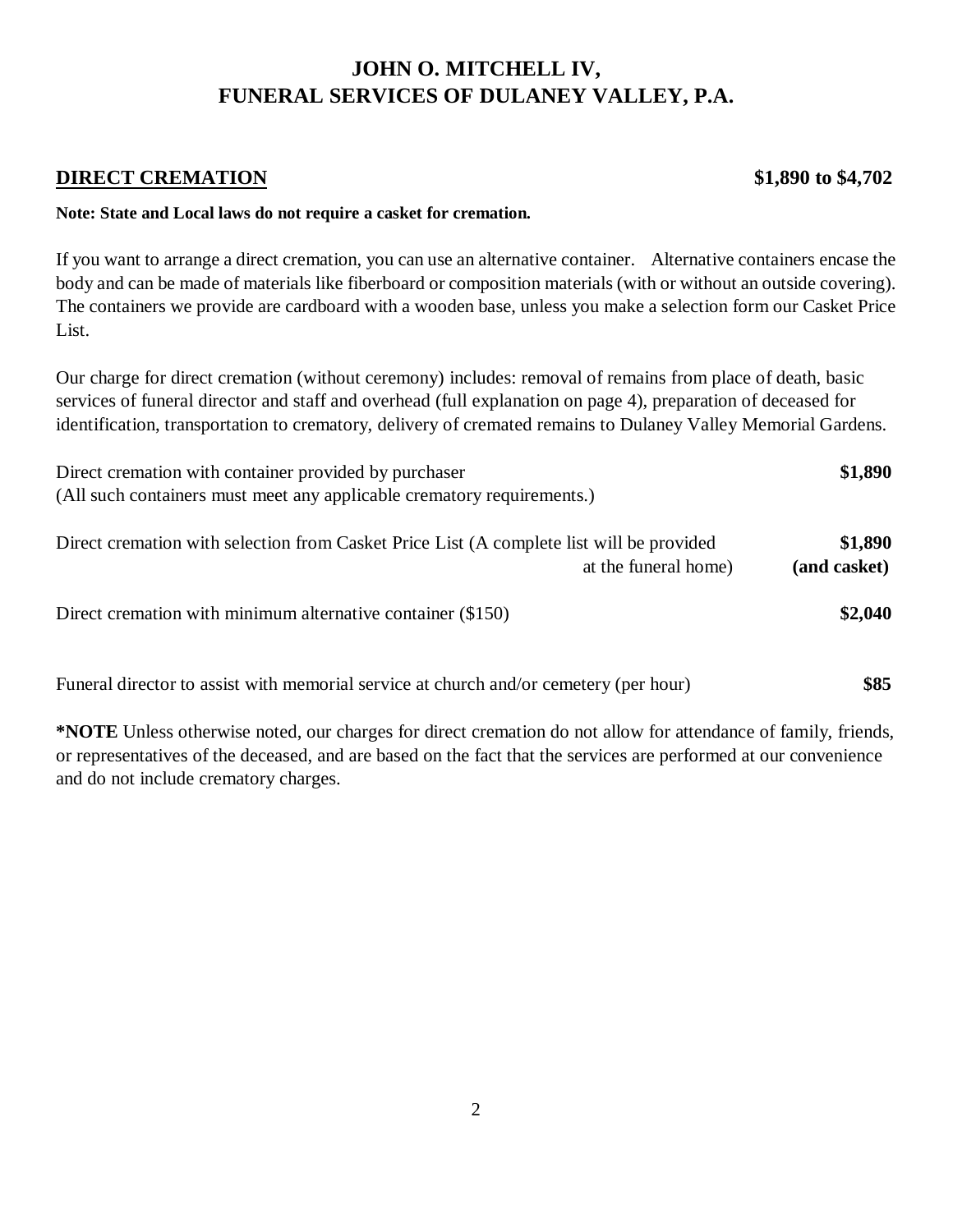### **LIMITED SERVICES**

**Immediate Burial \$1,525 to \$10,320** 

Plus merchandise selected. This charge includes local transfer of remains from place of death, minimum services of funeral director and staff and overhead, necessary authorizations, sheltering and casketing of remains, and transportation to local cemetery. This charge does not include embalming, bathing, disinfecting, dressing, cosmetics, or the use of facilities and staff for visitation, ceremonies, and/or graveside services prior to burial or entombment.

Immediate burial with container provided by purchaser **\$1,525** Immediate burial with casket selection from Casket Price List (A complete list will be provided **\$1,525** at the funeral home.) **(and casket)**

# **Receiving of Remains from Another Funeral Home for Immediate Burial \$1,455**

Plus merchandise selected. This charge includes local transportation of remains from B.W.I. airport, minimum services of funeral director and staff and overhead, necessary authorizations, and local transfer of remains to cemetery. This charge does not include dressing, casketing, cosmetology, or the use of facilities and staff for visitation and/or graveside services.

### **Forwarding of Remains to Another Funeral Home \$2,020**

Plus merchandise selected. This charge includes local transfer of remains, minimum services of funeral director and staff and overhead, necessary authorizations, embalming, transportation to B.W.I. airport (excluding shipping charges and shipping container) or to out of town funeral home (subject to mileage charge of \$1.95 per mile, one way, beyond 20 miles). This charge does not include dressing, casketing, cosmetology, or use of facilities and staff for visitation and/or ceremonies.

# **Professional and Staff Services for Disinterment/Disentombment and Reinterment/Reentombment \$695**

This charge includes placing notice in local newspaper, securing State's Attorney authorization, obtaining disinterment/re-interment permit from State Health Department, scheduling with involved cemeteries and vault company, presence of Licensed Funeral Director to supervise disinterment/disentombment and transfer to local cemetery for reinterment/reentombment. This charge does not include cemetery or vault company charges.

### **Graveside Service for Stillborn or Infant \$450**

(up to one year of age plus merchandise at cost)

This charge includes local transfer of remains to funeral home, services of funeral director and staff, other preparation of body, temporary shelter of remains and graveside services.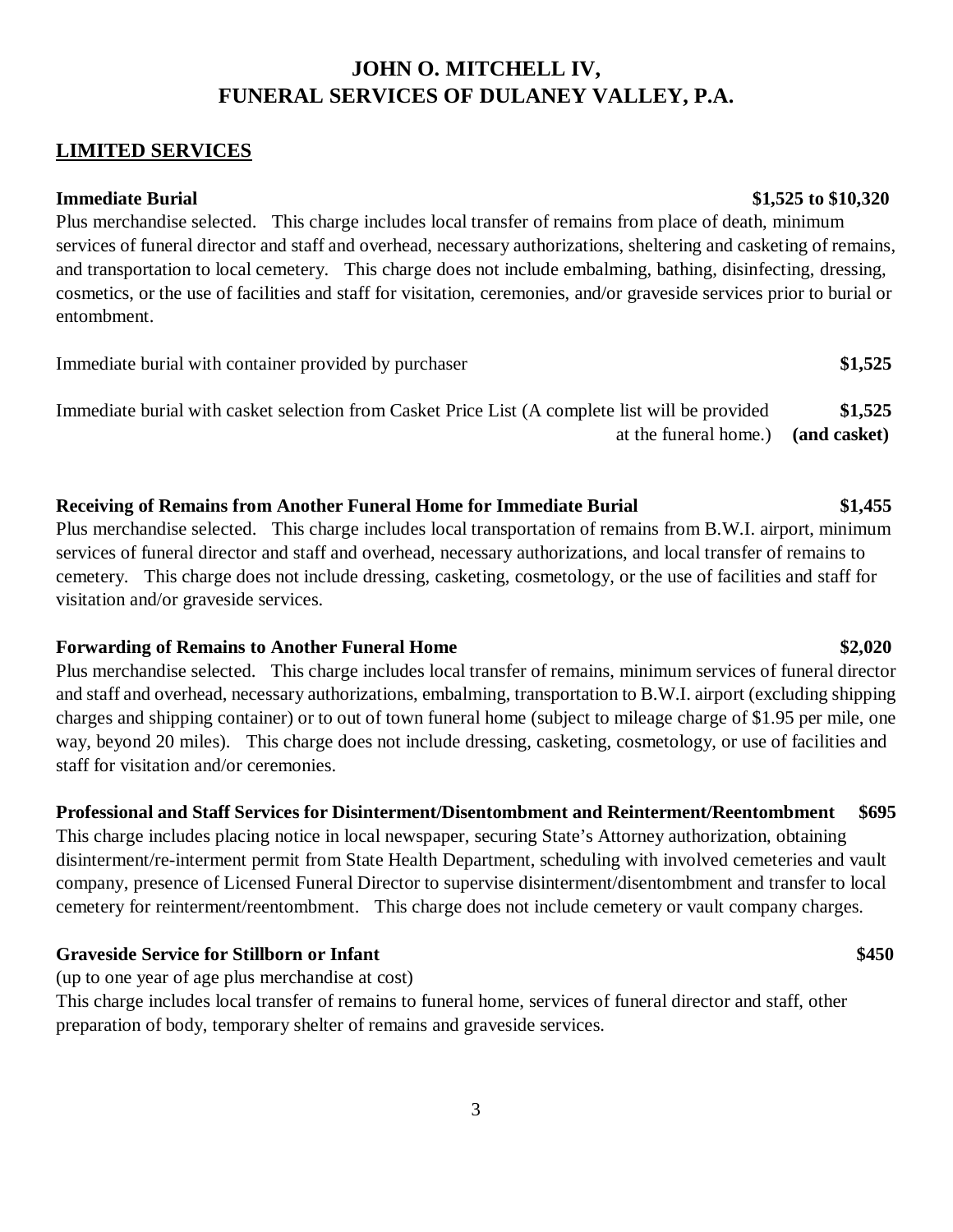# **ITEMIZED SERVICES**

# **Basic Services of Funeral Director and Staff, and overhead \$1,260**

Our charges include: staff available 24 hours a day to respond to initial request for service; arrangement conference with family; obtaining, completing, and filing of death certificate; completion of necessary permits and authorizations; notifying and coordinating with pertinent parties such as, but not limited to, clergy, newspapers, cemetery, or crematory; assistance in securing entitlements; staff assistance prior to, during, and following services, and sheltering of remains until time of burial or cremation. Also included in this basic service fee are a proportionate charge for professional licensure, legal, accounting, clerical, secretarial, and other administrative responsibilities, insurance, property taxes, rent, advertising, and maintenance and utility expenses.

**\*NOTE** This fee for our basic services and overhead will be added to the total cost of the funeral arrangements you select. (This fee is already included in our charges for direct cremations, immediate burials, and forwarding or receiving remains.)

# **Embalming \$595**

This charge includes disposal of regulated medical waste and compliance with OSHA Bloodborne Pathogen, Formaldehyde, Hazardous Material Communication, Health and Safety and Indoor Air Quality Standards/Regulations.

**\*NOTE** Except in certain special cases, embalming is not required by law. Embalming may be necessary, however, if you select certain funeral arrangements, such as a funeral with viewing. If you do not want embalming, you usually have the right to choose an arrangement that does not require you to pay for it, such as direct cremation or immediate burial.

# **Minimum Services of Funeral Director and Staff, and overhead \$795**

Less than full staff services for limited services such as immediate burial or forwarding or receiving of remains.

# **OTHER PREPARATION OF REMAINS**

| Bathing and disinfecting with no embalming                       |    | \$275 |
|------------------------------------------------------------------|----|-------|
| Dressing (only after embalming or bathing)                       | S  | - 95  |
| Casketing                                                        | S. | - 70  |
| Cosmetology                                                      |    | \$95  |
| Hairdressing                                                     |    | \$70  |
| Special care for autopsied and/or anatomical donation cases-full |    | \$135 |
| -partial                                                         |    | \$95  |

# **AUTOMOTIVE EQUIPMENT**

| Transfer of remains to funeral home (within 20 miles) | \$335 |
|-------------------------------------------------------|-------|
| Casket coach (within 20 miles)                        | \$325 |
| Transfer to crematory or BWI airport                  | \$295 |
| Limousine (up to 7 passengers), (within 20 miles)     | \$300 |
| Flower coach (within 20 miles)                        | \$125 |
| Sedan (within 20 miles)                               | \$95  |
|                                                       |       |

Additional Mileage is \$1.95 per mile, plus tolls (one way)